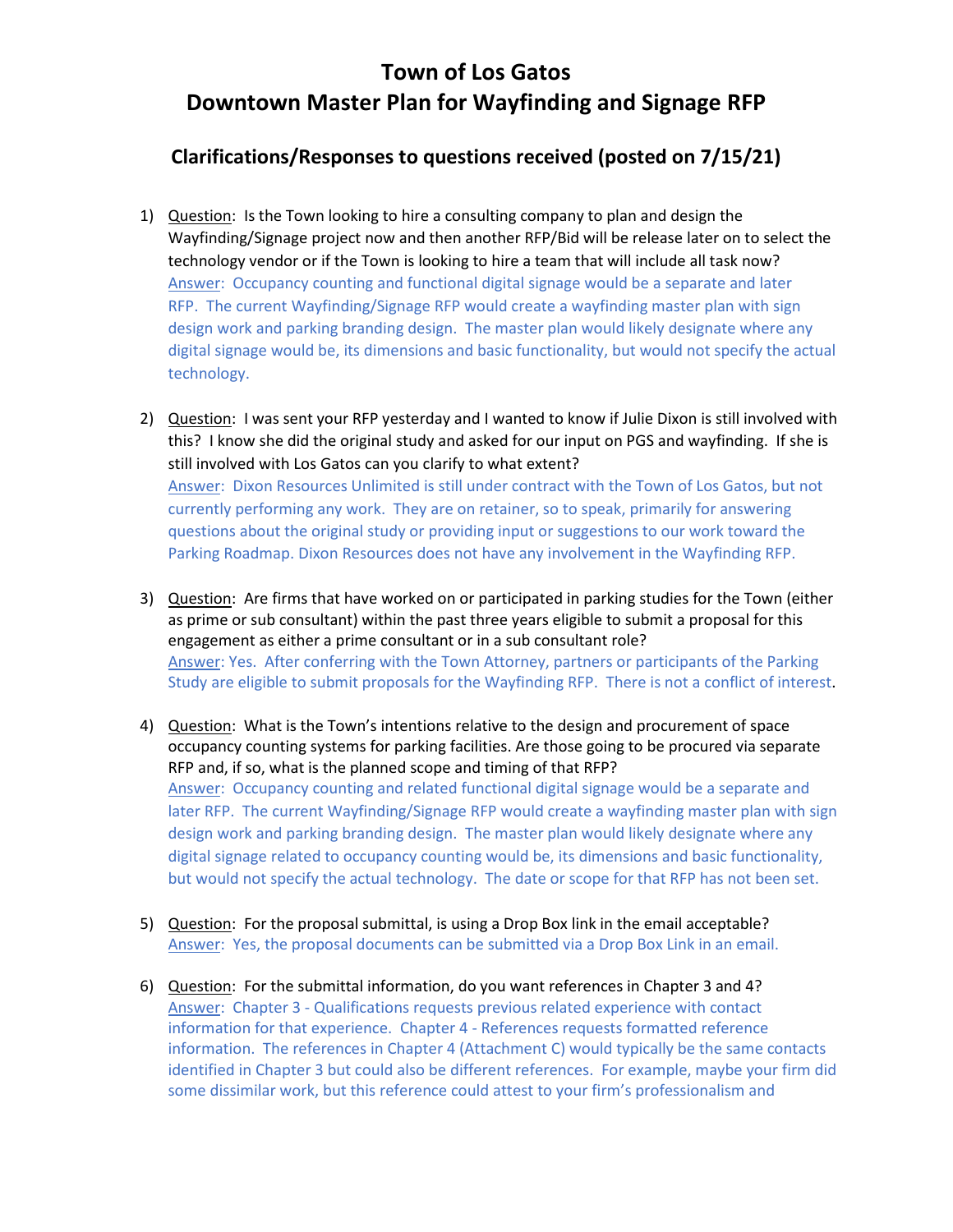creativity. This reference could be included in Chapter 4 but would not typically be included in Chapter 3.

7) Question: Are you requesting sign installation within 26 weeks from the project start date? Answer: The timeline is negotiable and has some flexibility. Your proposal should address how your firm will approach the tentative schedule. The project is a priority for the community and there is urgency for the completion of the project. Temporary Parking Wayfinding signage should be installed as early as reasonably possible. We would expect significant portions of the fixed signage to be installed or in progress by the end of the 26-week period. There is the expectation that custom made bases, poles or hardware could extend the completion date. There is also expectation that the occupancy counting, and electronic signage will be an extended project in and of itself.

### 8) Question: Is the project timeline flexible? What is driving the timeline?

Answer: The timeline is negotiable and has some flexibility. Your proposal should address how your firm will approach the tentative schedule. The project is a priority for the community and there is urgency for the completion of the project. The expected improvements should enhance the visitor experience and help drive Downtown's economic vitality.

- 9) Question: What is the budget for this project? Answer: The budget is confidential, but it was set by several budgetary estimates that we requested. The Wayfinding Master Plan will help set and prioritize the construction budget.
- 10) Question: How many downtown parking lots do you currently have? Answer: There are currently 12 municipal parking lots in Downtown containing approximately 1100 parking spaces. There are also approximately 600 on-street parking spaces Downtown.

### 11) Question: Can you clarify the request for regulatory signs?

Answer: Our focus is to evaluate and improve all signage Downtown to eliminate confusion and improve vehicular and pedestrian navigation through Downtown. This may include updating, adding or removing regulatory signage.

### 12) Question: Can you clarify the request for point of interest signs?

Answer: Our goal is to be welcoming and maintain or enhance our small-town charm. We feel this can be partly accomplished by highlighting interesting things or history. We are looking for the consultant to help identify those points and make them as interesting as possible.

### 13) Question: Would you like us to include trail sign type designs and programming documentation (locations and messaging) for within the Los Gatos Creek Trail or just direct to it as a destination?

Answer: Signage along Los Gatos Creek Trail is not part of the scope of this project. The trail entrances would be destination points for downtown signage. However, trail entrance signage could include downtown destination points to encourage trail users to visit Downtown and would be included in the scope of this project.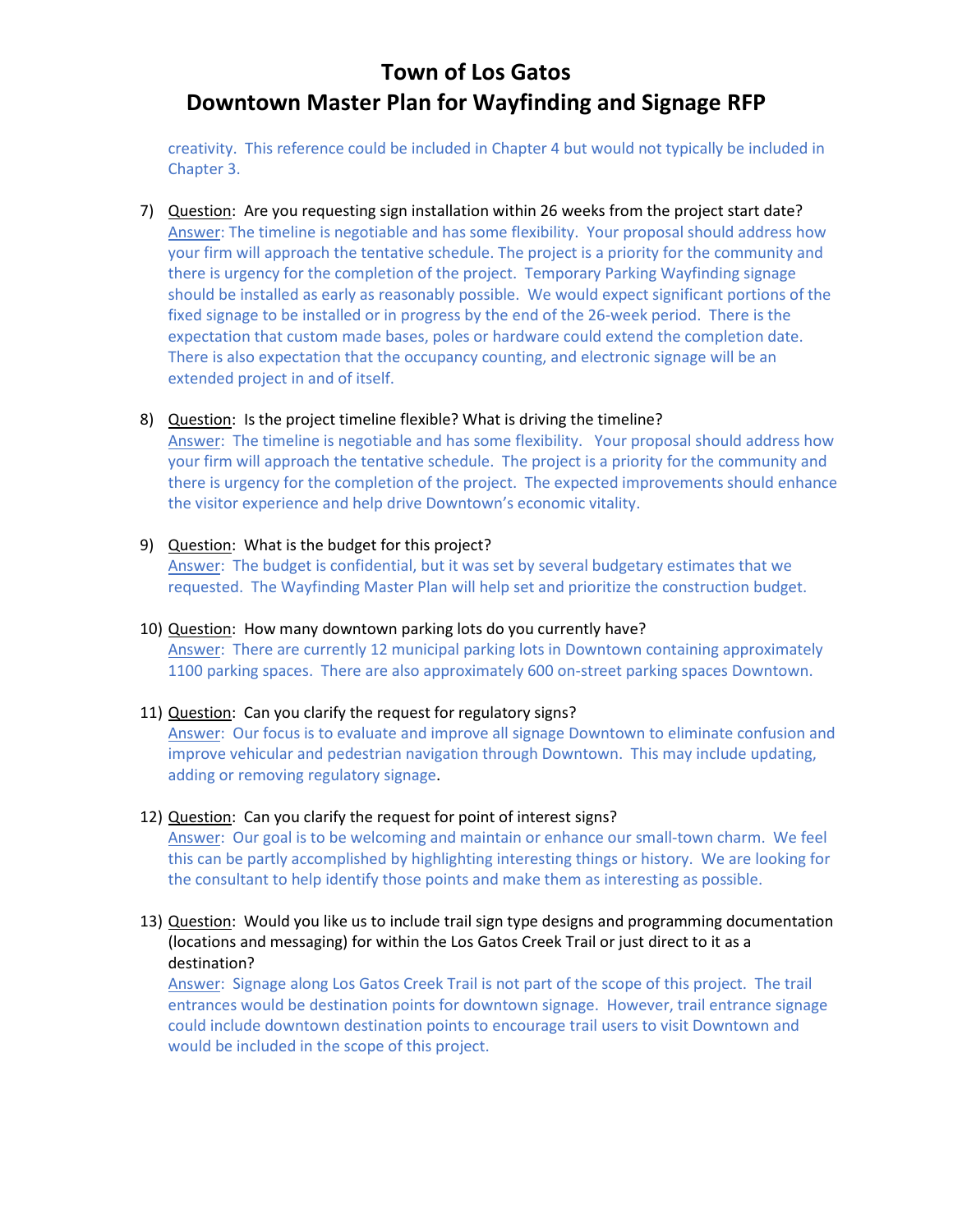- 14) Question: Is the business license required to submit a proposal or for the awarded firm only? Answer: A business license is only required for the awarded firm. Proposals can be submitted without a business license.
- 15) Question: The City of Los Gatos has previously completed design and installation of a system of wayfinding for guests to the downtown area. Is it your intention to augment/supplement that system? Replace the current system?

Answer: Part of the analysis of current conditions would be to evaluate all existing signage, but we are expecting that the current wayfinding system would be replaced.

- 16) Question: Would you provide any information available about that previous design system and locations for the existing wayfinding program? Answer: Previous design information is no longer available.
- 17) Question: Your RFP mentioned we need to match the budget, but none is given: Could you share the budget?

Answer: The budget is confidential, but it was set by several budgetary estimates that we requested. The Wayfinding Master Plan will help set and prioritize the construction budget. Approval of the final type of signage and mounting design will be contingent upon that the costs fall within or match the final construction budget approved by Town Council. This project is of significant importance to the community and the delivery of a highly effective end product is a very high priority for the Town Council.

18) Question: Proposal summary (Chapter 1) specifies the number of pages: Is there a number of pages required for Chapters 2-9 as well?

Answer: No, there are no specific page requirements for chapters 2-9. However, we prefer proposals that are clear, concise and specific to the information requested.

19) Question: Please share the mentioned 'Towns brand guidelines' we will be required to use for the Parking Branding

Answer: The current Town Branding Guidelines are under final review and awaiting intellectual property right protections. The guidelines are fairly typical and allow for a fair amount of flexibility in their usage. The guidelines can be provided to selected firm during contract negotiations.

20) Question: As part of your scope, there is mention to "analyze existing conditions of wayfinding, signage, **traffic and parking patterns** and develop a plan to improve the user experience navigating downtown"

Is there a traffic and parking study for us to use and study?

And if not, how detailed would you want the traffic and parking pattern to be? Has a traffic consultant been / or will be appointed for this portion of the scope?

Answer: There is not a current traffic study available for use. The current parking study completed in 2019 by Dixon Resources Unlimited is available on the Town website and can be used for parking occupancy counts (

[\(https://www.losgatosca.gov/DocumentCenter/View/23807/Los-Gatos-Parking-Roadmap](https://www.losgatosca.gov/DocumentCenter/View/23807/Los-Gatos-Parking-Roadmap) ). The consultant should review the data and real-time activity to verify that the Dixon data is still